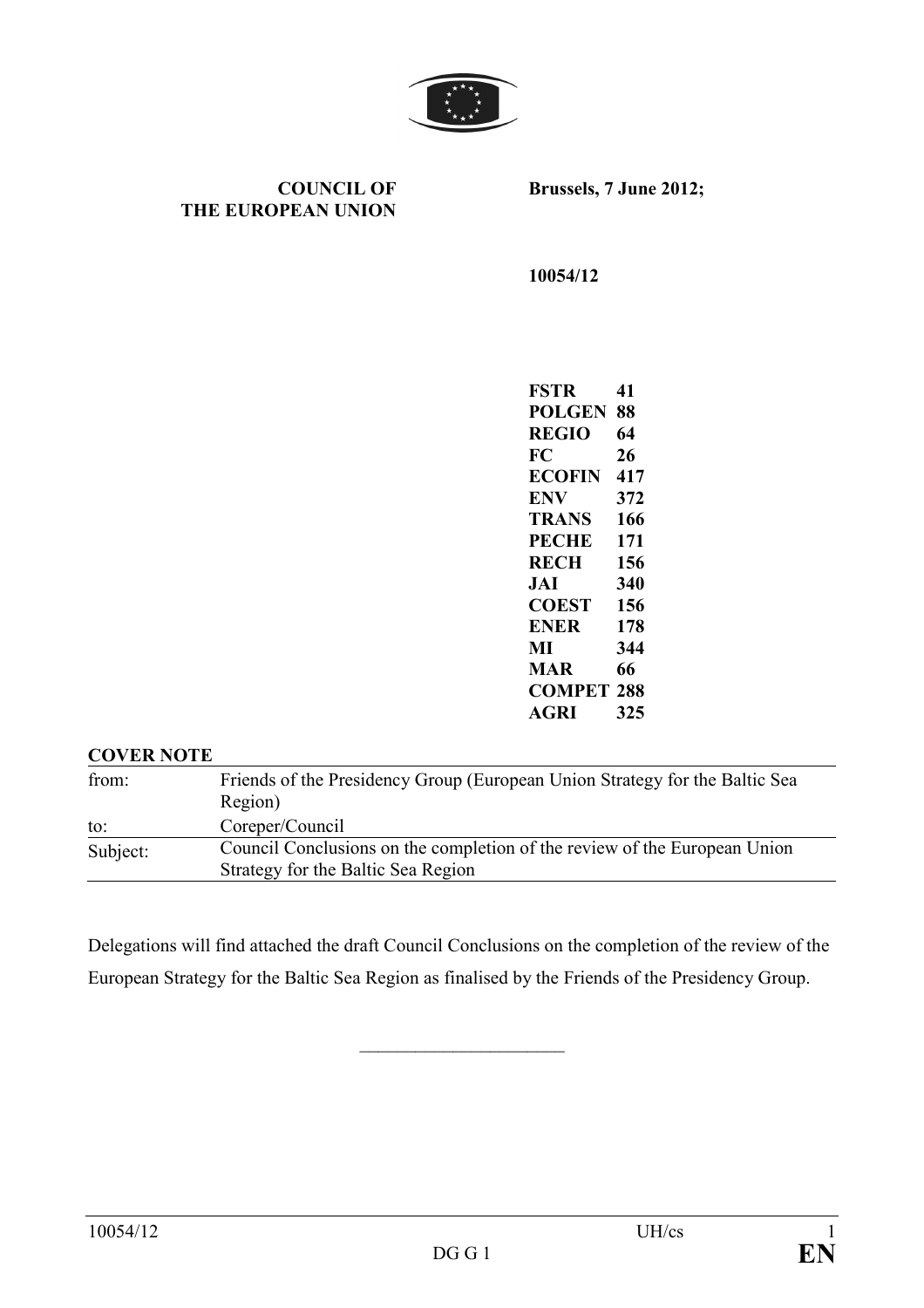## **Council conclusions on the completion of the review of the European Union Strategy for the Baltic Sea Region**

## "THE COUNCIL OF THE EUROPEAN UNION

- 1. **RECALLIG** the Commission's Communication on the EU Strategy for the Baltic Sea Region (EUSBSR) of 10 June 2009 endorsed by the General Affairs and External Relations Council of 28 October 2009 and the European Council of 30 October 2009.
- 2. **REITERATING** the conclusions of the General Affairs Council of 15 November 2011 calling on the European Commission to review the EUSBSR by early 2012 in light of the recommendations in these conclusions and to assure the review of the EUSBSR Action Plan shortly thereafter.
- 3. **WELCOMIG** the Commission's Communication on the EU Strategy for the Baltic Sea Region (EUSBSR) of 23 March 2012 (hereinafter: the Commission Communication) constituting the basis for the present Conclusions as well as the efforts done by the Member States, regional, local and civil society stakeholders to develop the Strategy in cooperation with the Commission.
- 4. **RECALLIG** the debates and consultations on EUSBSR review conducted within the framework of the Danish Presidency of the Council and **WELCOMIG** the commitment of the European Parliament, national parliaments of the Member States concerned, the Committee of the Regions, the European Economic and Social Committee, representatives of Baltic Sea regions as well as other interested stakeholders.
- 5. **RECOGISIG** that an overall assessment of the macro-regional strategies and evaluation of their added value is to be undertaken by the Commission in mid-2013.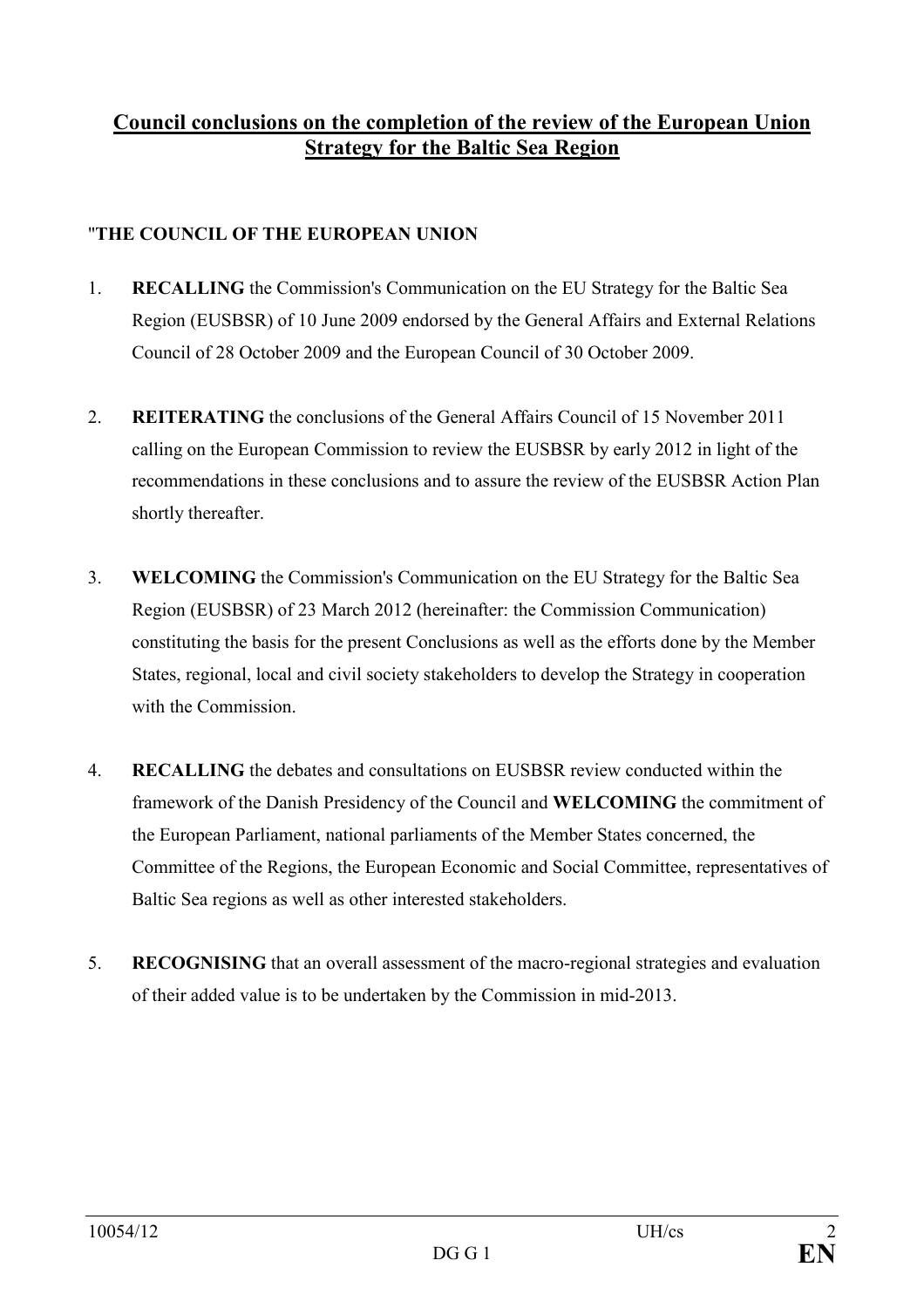- 6. **REITERATES** that the Strategy is based on the principle of no new EU funds, no additional EU formal structures and no new EU legislation, while relying on a coordinated approach, synergy effects and more effective use of EU and other financial instruments and funds.
- 7. **RECOGNISING** the contribution of the EUSBSR implementation experience towards achieving common EU goals inter alia completing and deepening of EU internal market and competitiveness, in particular building the missing energy infrastructure links, as well as towards addressing the shared challenges of the macro-region and providing regional implementation of the integrated maritime policy and **ACKNOWLEDGING** the need to make the Strategy more effective and result oriented for further attaining the Strategy's objectives and thus continue its success.

## *Based on this, the Council:*

- 8. **EDORSES** the revised EUSBSR as presented in the Commission's Communication with its improved strategic focus, including the three overall objectives which are mutually reinforcing, clarification of responsibilities, alignment of policies, funding and improved communication and **TAKES OTE OF** 1) the proposed indicators and targets on strategic level<sup>1</sup> and 2) the definition of roles and responsibilities of the main implementing stakeholders<sup>2</sup> as the current status subject to regular adjustment by the Commission with assistance of the High Level Group.
- 9. **RECOGISES** the serious environmental state and fragility of the Baltic Sea Region and **AGREES TO** the objective "Save the Sea", supporting the various efforts to obtain good environmental status of and biodiversity in the sea such as reduction of nutrient inputs and clean shipping and **STRESSES** the importance of regional cooperation, including cooperation with HELCOM, with a view to providing, *inter alia*, for maritime safety and security and facilitating sustainable growth.

 **1** See Addendum 1.

**<sup>2</sup>** See Addendum 2.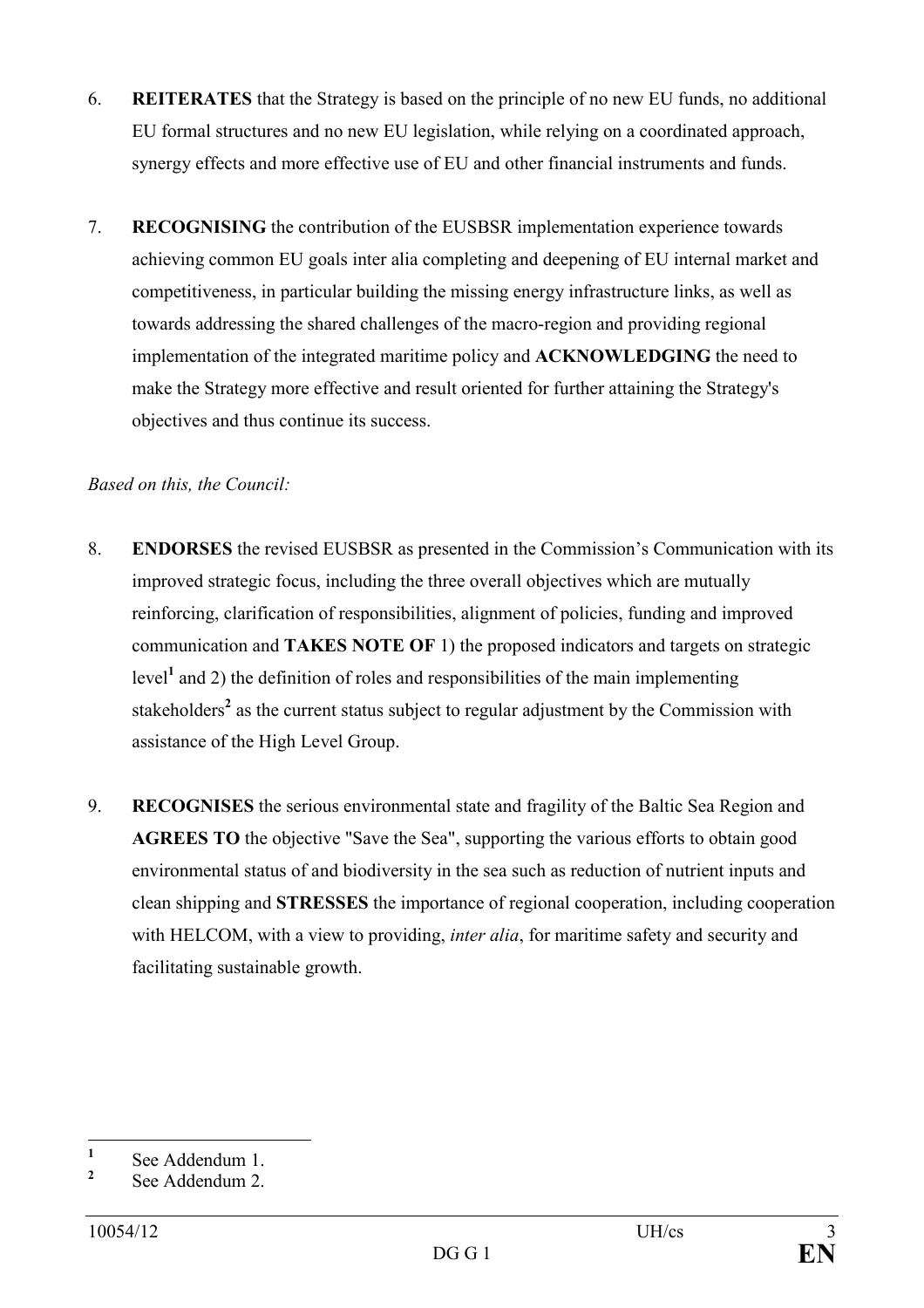- 10. **RECOGISES** the insufficient integration in the Baltic Sea Region and **AGREES TO** the objective "Connect the Region", noting that a deeper regional integration not only relies on a good transport and reliable energy infrastructure but includes important aspects of people to people connectivity and increasing cooperation to combat cross-border crime such as trafficking.
- 11. **RECOGISES** the economic disparities and the specific conditions of different Member States in the Baltic Sea Region and **AGREES TO** the objective "Increase Prosperity", recognising that this not only calls for the deepening and fulfilling of the Single Market and the objectives of smart, inclusive and sustainable growth of the Europe 2020 strategy but also includes a wider range of issues ranging from climate change adaptation to the very important social dimension.
- 12. **RECOGISES** that the indicators, targets and clearer roles will improve the functioning and monitoring of the EUSBSR and **INDICATES** that the system of indicators and targets should stand as reference point marking the progress by the strategy stakeholders and will provide a basis for a comprehensive evaluation system that will enable the Strategy and its governance structure to become more operational and result oriented.
- 13. **UDERLIES** the need for the Member States concerned to align and adjust existing and future sources of funding, including cohesion policy, as outlined in the Commission Communication with view to maximising the impact of the EUSBSR.
- 14. **EMPHASISES** the benefit for the Baltic Sea Region of reflecting the Strategy in the future programming period 2014-2020 by providing links and interconnections with the policies thematically relevant to EUSBSR at EU and national level.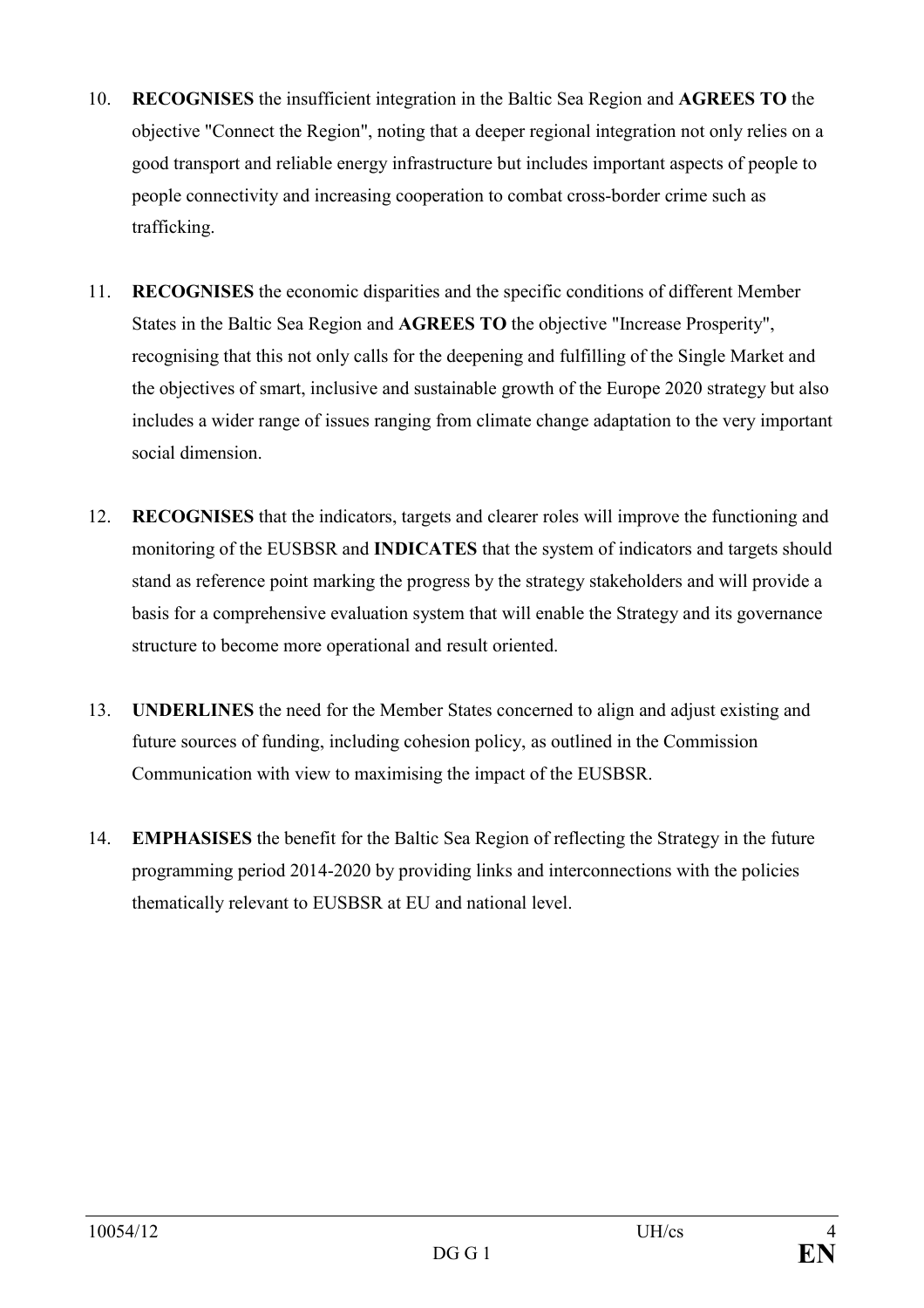- 15. **CALLS** on the Commission and Member States concerned to intensify actions to further enhance existing political support for EUSBSR implementation at all levels (EU, transnational, national, regional, local), particularly by making the EUSBSR a reference point for all adequate fora. **RECOGNISES** the territorial dimension of the EU sectoral policies and the need to include the EUSBSR on the agenda of the Council in its different formations as and when appropriate in order to promote effective involvement of, and closer links to, relevant EU policies in the Strategy implementation. **OTES** the recently declared commitment of the city networks of the Region to the long-term implementation of the Strategy in co-operation with other networks representing various administrational levels of general public powers.
- 16. **WELCOMES** the proposal of promoting awareness of the Strategy among the wider public of the macro-region and to improve communication channels between key EUSBSR stakeholders as well as between them and administrators of funding sources, *inter alia* by establishing an interactive web based tool for sharing experiences and good practices further developing the on-going work of the Commission and the Member States concerned.
- 17. **ENCOURAGES** intensification of dialogue between all relevant stakeholders and in particular the private sector in developing and implementing the Strategy and its Action Plan in order to ensure that the Strategy brings added value to them all and thereby engaging them in joint efforts to achieve the objectives of the Strategy.
- 18. **WELCOMES** all the efforts made so far in cooperation with third countries in the region to attain the objectives of the Strategy as well as the progress in cooperation with Russia and through CBSS<sup>3</sup> and **UNDERLINES** the need to further enhancing such cooperation. TAKES **OTE** of efforts by Russia to strategically address common challenges in the region, in particular the urgent environmental challenges of the Baltic Sea. **IVITES** the Commission to further develop the potential of joint work in these efforts.

 **3** Discussed *inter alia* at the recent 9<sup>th</sup> Baltic Sea States Summit in Stralsund, Germany, on 31 May 2012 (see the Presidential Communiqué of the Summit).